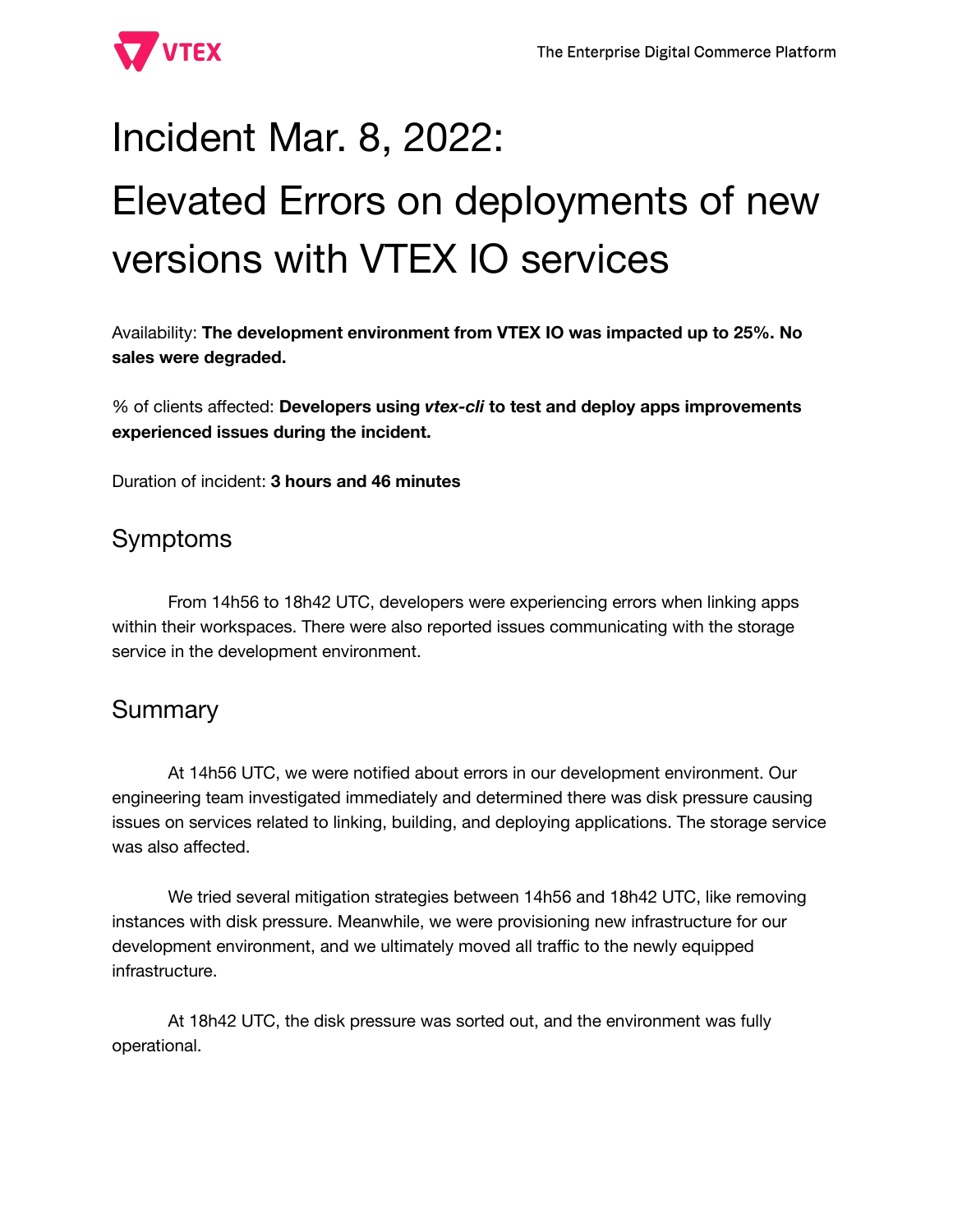



#### **Timeline**

**[2022-03-08 14:56 UTC]** Engineering team was notified of random errors in the development environment.

**[2022-03-08 15:10 UTC]** Our on-call engineering began the investigation.

**[2022-03-08 15:14 UTC]** We replaced an instance which was experiencing issues and causing abnormal behavior for all services on that instance.

**[2022-03-08 15:37 UTC]** We identified additional issues with services being affected by disk pressure on additional instances.

**[2022-03-08 17:04 UTC]** We began resizing root volumes on affected instances.

**[2022-03-08 17:13 UTC]** Volume increases had no effect; existing instances did not see volume size changes.

**[2022-03-08 17:29 UTC]** We started spinning up replacement infrastructure.

**[2022-03-08 18:00 UTC]** We attempted to roll out new instances in the existing environment with updated volume sizes.

**[2022-03-08 18:10 UTC]** We successfully provisioned replacement infrastructure. In addition, we continued monitoring rollout of instances in the existing environment.

**[2022-03-08 18:20 UTC]** We started moving traffic to the replacement infrastructure.

**[2022-03-08 18:42 UTC]** Operations were completely reestablished after this maneuver.

#### Mitigation Strategy

At 14h14 UTC, the engineering team replaced an instance that was no longer communicating properly with the environment. At 14h37 UTC, the engineering on-call team attempted to increase volume sizes for the affected environment using several methods, unsuccessfully. At 18h10 UTC, we started the process of replacing the infrastructure. At 18h42